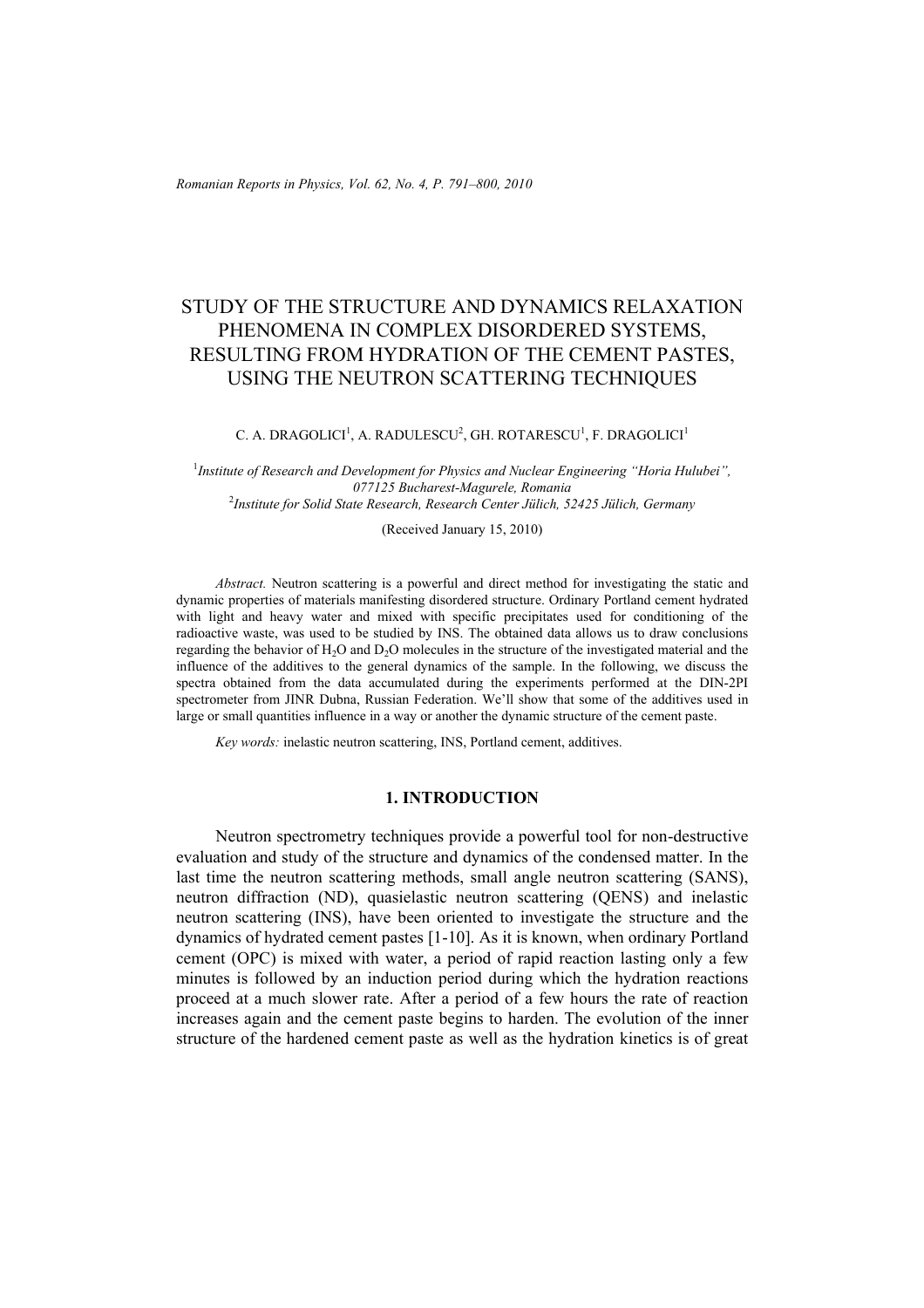interest. Many investigators have studied the process of cement hydration with a variety of tools, because understanding and control of the cement hardening process is obviously of great economic importance [11, 12].

Nevertheless many aspects of the cement hydration process remain unexplained. OPC is a heterogeneous material composed of four major and several minor crystalline compounds, the phase composition is highly variable. The structure and reactivity of the individual compounds are strongly influenced by the condition under which they are formed and started, the type and concentration of impurities, the nature and concentration of their structural disorder and their particle size distribution. The rate of hydration of cement compounds is normally measured by thermal calorimetry which gives the overall kinetics at early times but do not measure the rate of product formation directly. Quantitative x-ray diffraction analysis (QXDA) can be used to measure the rate at which the starting compound is consumed and ignition techniques can be used to measure the amount of chemically water, but neither of these techniques can be used to monitor the early kinetics.

These difficulties encouraged the development of new analytical tools such as: real time measurements of the progress of cement hydration using neutron diffraction [13], Raman scattering [14], synchrotron x-ray diffraction [15], quasielastic neutron scattering [16-18].

# **2. THEORETICAL BACKGROUND**

Neutrons are scattered by a hydrating cement paste, both elastic and inelastic. The scattered intensity is dominated by the scattering from hydrogen due to its large incoherent cross section compared to other elements present in a cement paste [19]. The elastic scattered component of the spectrum has a Gaussian distribution in energy of a width determined by the energy resolution of the spectrum. The integrated intensity of this component is directly proportional to the number of hydrogen nuclei that are, chemically bound to the cement gel and hence immobile. The inelastic scattered neutrons exhibit a Lorentzian energy distribution with a width that is related to the diffusion state (translational and rotational) of the hydrogen atoms over the time on a scale given by

$$
\Delta t \cong \frac{\hbar}{\Delta E}
$$

and a distance scale

$$
\Delta L \cong \frac{2\pi}{Q} \,,
$$

where  $Q = (4\pi/\lambda) \sin \theta / 2$ .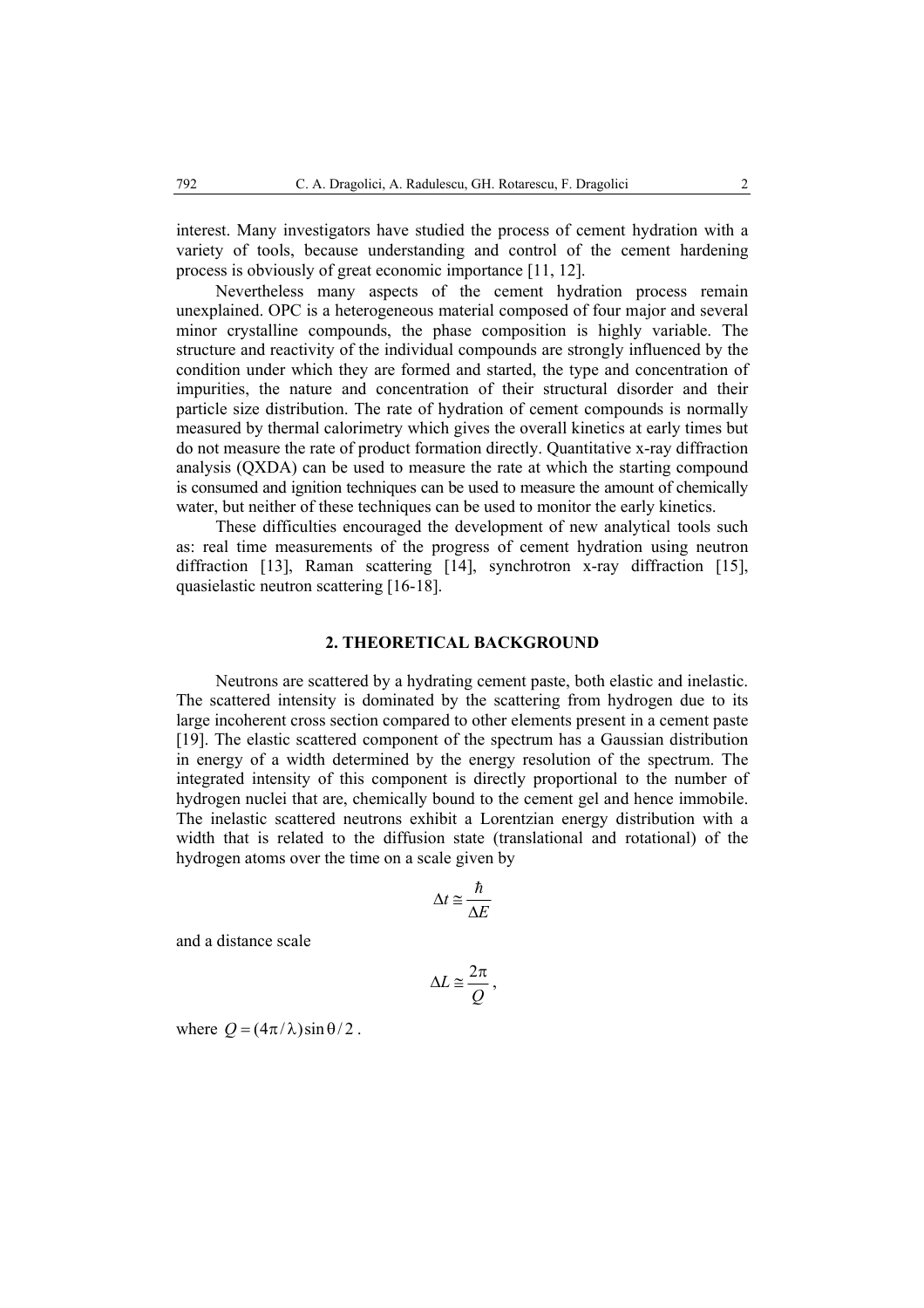Here *h* is Plank's constant,  $\lambda$  is the neutron wavelength,  $\Delta E$  is the energy resolution of the instrument and  $\theta$  is the neutron scattering angle [20].

Because the cement paste, pore water and hydration products contain hydrogen atoms, these characteristics make quasielastic neutron scattering ideal for the study of the rate of reaction in hydrating cements. QENS measurements of a hydrating cement paste can directly quantify the fraction of water in the sample that is chemically bound. If the stoichiometry of the reactions is sufficiently well understood, the bound water index (ratio of chemically bound water to total water) can be converted to the degree of reaction and the measurements used for detailed studies of the reaction kinetics. The problem becomes more complicated if various chemical components are added in order to improve the quality of the cement used for radioactive waste conditioning. To improve the safety of the disposal, it would be necessary to immobilize these wastes in order to produce a long term stable solid waste form. There is a limited knowledge of the chemical reactions and the products formed during the mixture of the cement with solid or liquid waste and water. The study of the precipitation products and their behavior during cementation and the long-term disposal is an extremely difficult task. More information related to the presence of various precipitations can be obtained by means of the inelastic neutron scattering. In this case INS technique can give the same information as QENS and even more data about the vibration states of the system in presence of these precipitates.

## **3. EXPERIMENTAL PERFORMANCE**

The investigation of cementitious systems involving hydrated cement matrices prepared from anhydrous cement and fresh precipitate of calcium hydroxide, aluminum hydroxide, NaSiO<sub>2</sub> and bentonite in the presence of  $H_2O$  or  $D_2O$ , is the main goal of the present study.

An ordinary Portland cement powder having the specific Blaine fineness of 320 m2 /kg and the composition shown in the table bellow has been used in performance of our experiments.

| <b>Oxide composition</b>       | $\frac{0}{0}$ | <b>Mineral composition</b> | $\frac{6}{9}$ |  |
|--------------------------------|---------------|----------------------------|---------------|--|
| CaO                            | 61.90         | $C_3S$                     | 57.64         |  |
| SiO <sub>2</sub>               | 20.16         | $C_2S$                     | 13.17         |  |
| $Al_2O_3$                      | 5.72          | $C_3A$                     | 8.72          |  |
| Fe <sub>2</sub> O <sub>3</sub> | 3.81          | $C_4AF$                    | 11.58         |  |
| SO <sub>3</sub>                | 3.00          |                            |               |  |
| MgO                            | 1.05          |                            |               |  |
| Na <sub>2</sub> O              | 0.45          |                            |               |  |
| $K_2O$                         | 0.91          |                            |               |  |

*Table 1* 

Composition of the Portland cement used in the experiment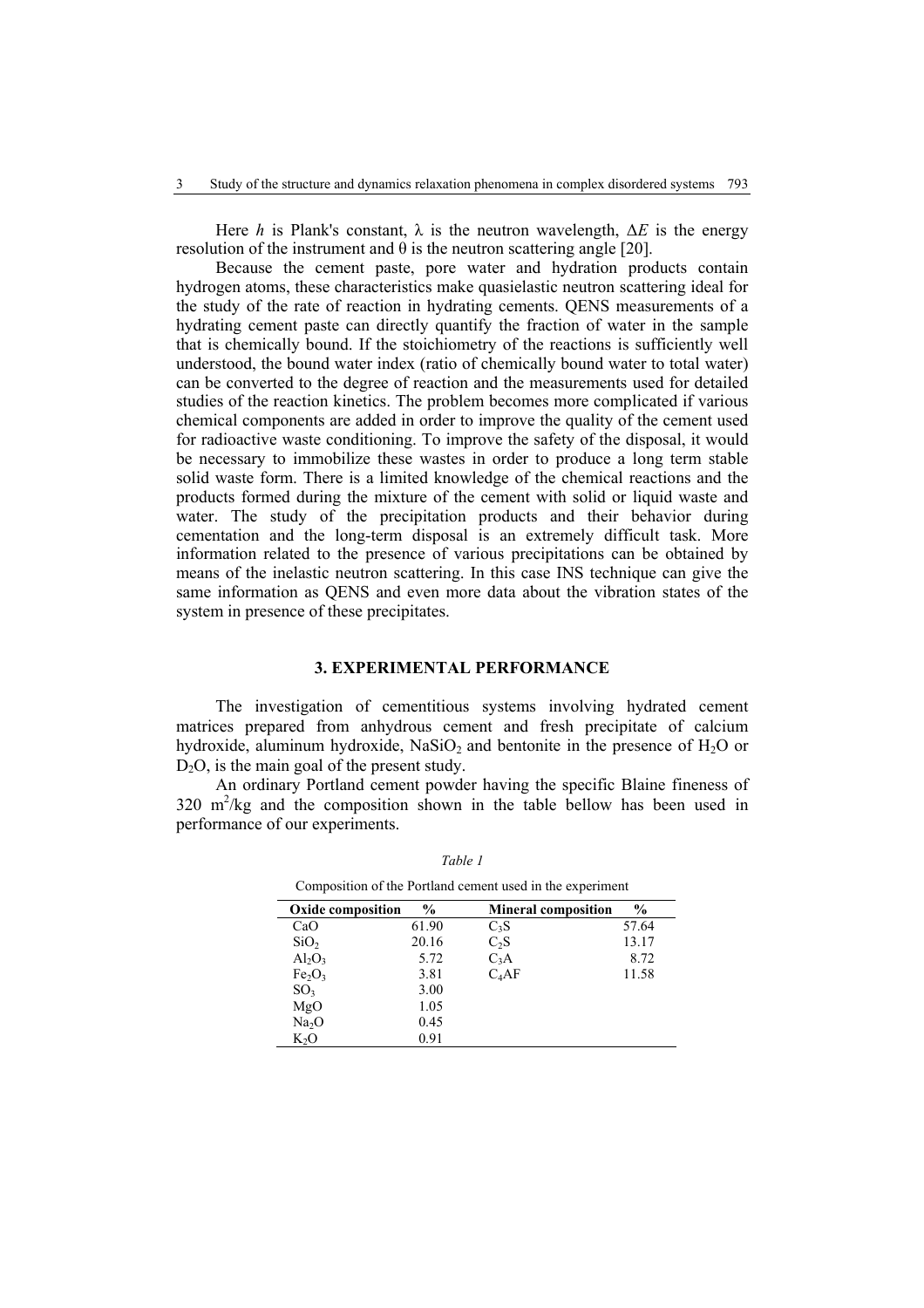One-energy neutrons with  $E_0 = 10.476$  meV and an experimental resolution of ∆*E* = 0.5 meV, measured on a vanadium target was used to investigate the following samples:

*Table 2*  Samples composition and weights

| N <sub>0</sub> | Sample composition                              | w/c  | Cement | <b>Additives</b> | H <sub>2</sub> O/D <sub>2</sub> O |
|----------------|-------------------------------------------------|------|--------|------------------|-----------------------------------|
|                | Cement + $D2O$                                  | 0.50 | 200g   |                  | 100g                              |
|                | Cement + $H2O$                                  | 0.30 | 200g   |                  | 60 <sub>g</sub>                   |
| 3              | Cement + Bentonite + $D_2O$                     | 0.45 | 200g   | 10g              | 90 <sub>g</sub>                   |
| 4              | Cement + Bentonite + $D_2O$                     | 0.45 | 200g   | 2g               | 90 <sub>g</sub>                   |
|                | Cement + Bentonite + $H_2O$                     | 0.45 | 200g   | 10g              | 90 <sub>g</sub>                   |
| 6              | Cement + $Ca(OH)_{2}$ + $D_{2}O$                | 0.50 | 200g   | 50g              | 100g                              |
|                | Cement + $Ca(OH)$ <sub>2</sub> + $D_2O$         | 0.39 | 200g   | 10g              | 78g                               |
| 8              | Cement + $Ca(OH)_{2}$ + $H_{2}O$                | 0.35 | 200g   | 10g              | 70g                               |
| 9              | Cement + Al(OH) <sub>3</sub> + D <sub>2</sub> O | 0.25 | 200g   | 14g              | 50 <sub>g</sub>                   |
| 10             | Cement + Al(OH) <sub>3</sub> + D <sub>2</sub> O | 0.25 | 200g   | 35 <sub>g</sub>  | 50 <sub>g</sub>                   |
| 11             | Cement + $NaSiO_2 + D_2O$                       | 0.25 | 200g   | 10g              | 50 <sub>g</sub>                   |

The measurements have been performed at the time of flight spectrometer DIN-2PI, positioned at the second neutron channel of the reactor IBR-2 from JINR Dubna, Russian Federation. The time of flight spectra were taken within an angular range of  $6^{\circ}$ –134 $^{\circ}$  using He<sup>3</sup> counters.

The time of flight spectra taken for some of the above mentioned samples are presented in Figs. 1–6. Only the most representative spectra were considered for this paper. In this figures the ordinate and the abscissa axes represent the intensities measured at various scattering angles as a function of time of flight. The intensity (counts) is proportional to the double differential time of flight cross section:

# $d^2\sigma/d\Omega dt$ ,

where  $d\Omega$  is the solid angle under which the sample is seen by detector, *t* is time of flight of the scattered neutrons from the sample to the detector. For each sample, 20 spectra have been measured corresponding to an angular range of  $\phi_s = 6^\circ \div 134^\circ$ and an energy transfer range in the scattering process of  $\hbar \omega = 0 - 200$  meV. The time of flight channel width was taken at 8 µs.

#### **4. RESULTS AND DISCUSIONS**

The analysis of the dynamic processes which have place in the investigated samples can be done in terms of the neutron scattering spectra shown in Figs. 1–6. The starting point of this analysis is considered the spectra presented in Fig. 1 and Fig. 2. These are considered references because show the dynamic structure of the cement matrix obtained by hydration with light and heavy water.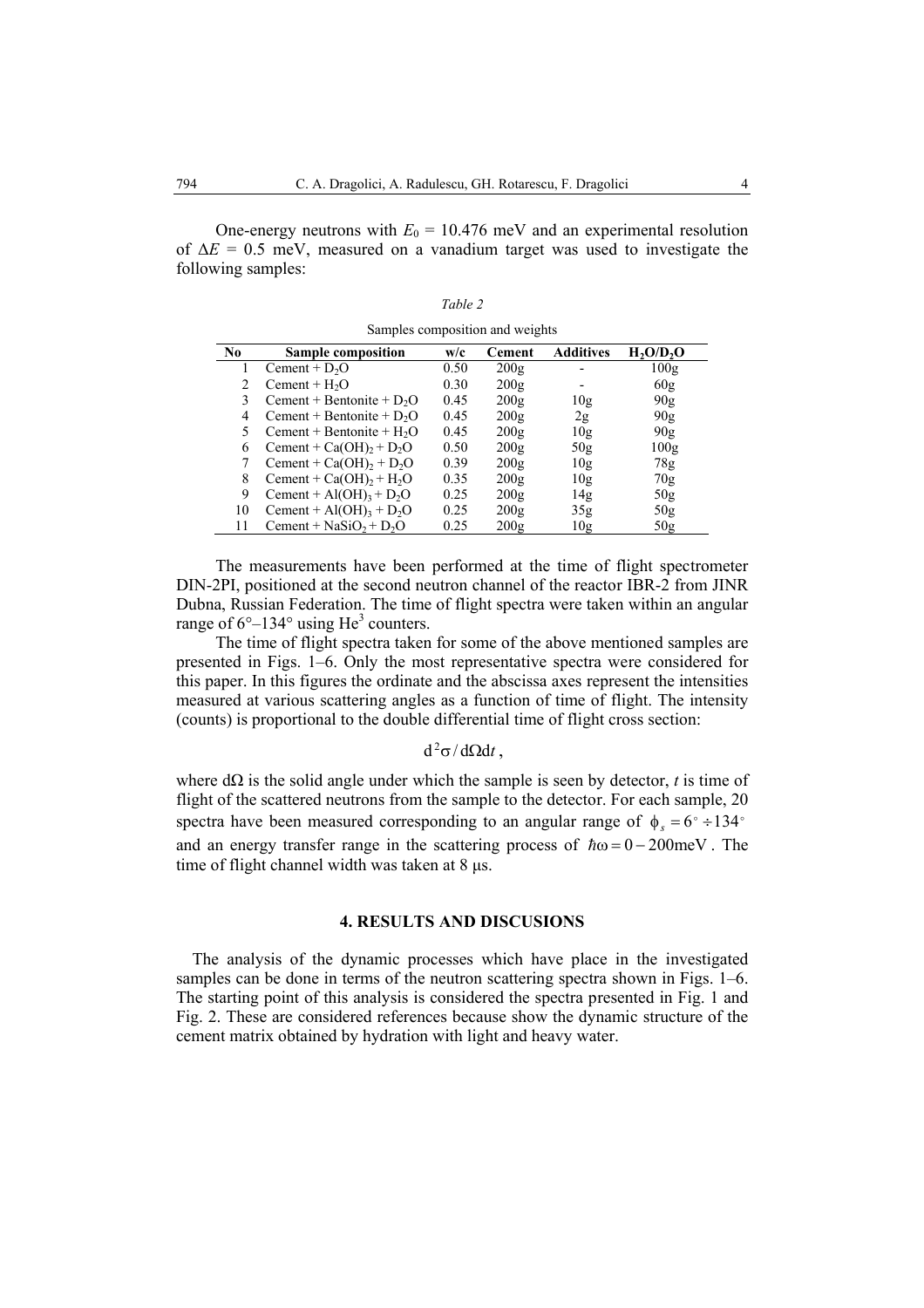On the figures are also indicated the quantities of each component used in the sample preparation. The two spectra shown in each figure is an average over first ten angles (small) and over the last ten angles (large) in the interval 6°–134°.



All the dynamic changes observed as a result of various addition precipitates are discussed by comparing with the references from Fig. 1 and Fig. 2. Two main parts of the inelastic scattering spectra have to be distinguished: the elastic component ranged within time of flight channel number 670÷800 and inelastic component ranged within channels 300÷670.



Fig. 2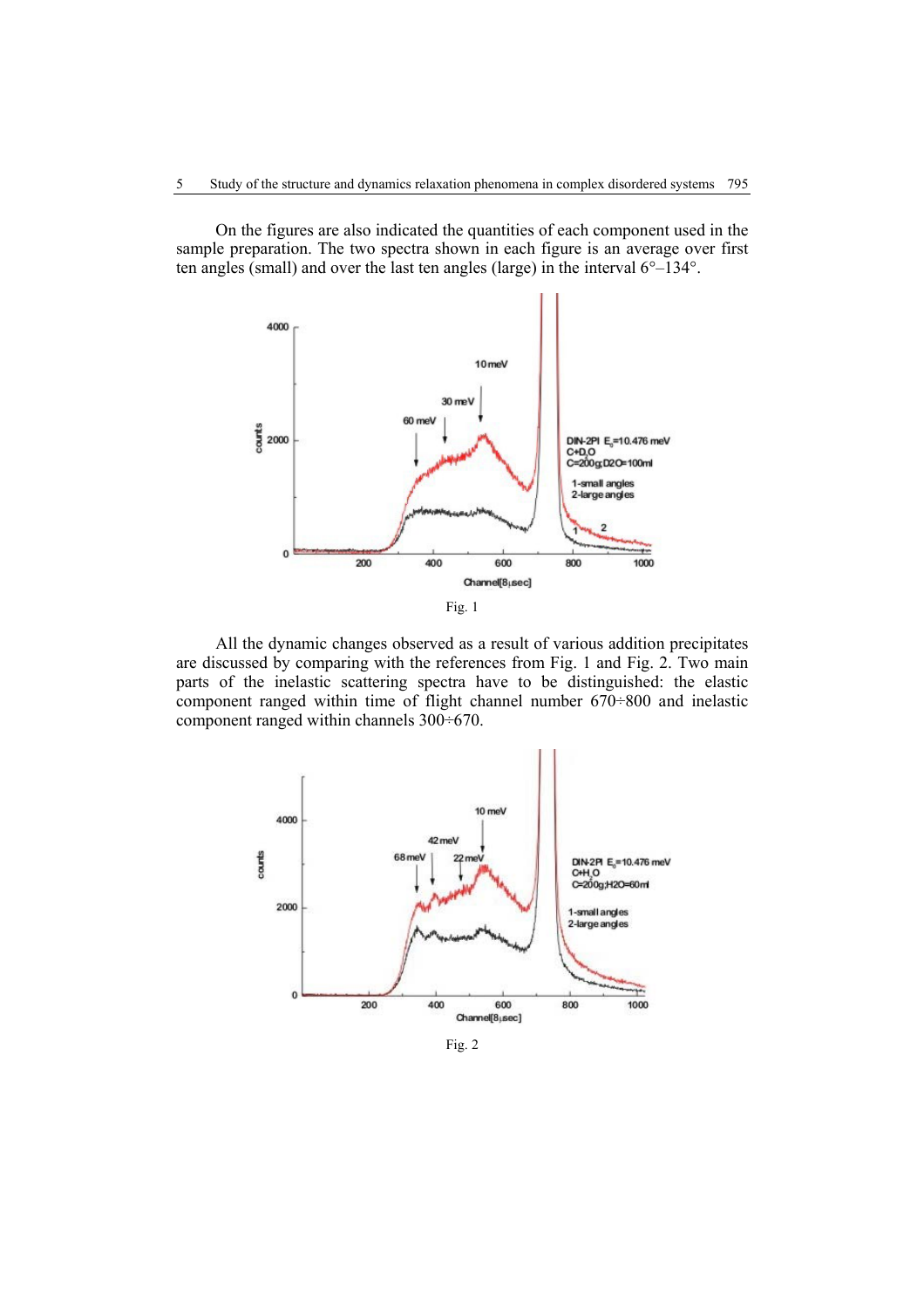As expected, the dynamics processes of these samples are dominated by the dynamics of water and heavy water. We'll see further how these dynamics are influenced by the presence of the added precipitates.

The energies corresponding to various dynamic processes are indicated on the figures and systematized in the table bellow.

*Table 3* 

| Energies of considered systems resulted from the INS spectra. |                                                 |         |    |    |    |  |  |  |
|---------------------------------------------------------------|-------------------------------------------------|---------|----|----|----|--|--|--|
| No                                                            | Sample composition                              | E [meV] |    |    |    |  |  |  |
|                                                               | Cement + $D2O$                                  | 30      | 60 |    |    |  |  |  |
|                                                               | $Cement + H2O$                                  | 22      | 42 | 68 |    |  |  |  |
| 3                                                             | Cement + Bentonite + $D_2O$                     | 52      |    |    |    |  |  |  |
| 4                                                             | Cement + Bentonite + $D_2O$                     | 62      |    |    |    |  |  |  |
| 5                                                             | Cement + Bentonite + $H_2O$                     | 42      | 65 |    |    |  |  |  |
| 6                                                             | Cement + $Ca(OH)_{2}$ + $D_{2}O$                | 6       | 30 | 44 | 74 |  |  |  |
|                                                               | Cement + $Ca(OH)_{2}$ + $D_{2}O$                | 42      | 68 |    |    |  |  |  |
| 8                                                             | Cement + $Ca(OH)2 + H2O$                        | 42      | 70 |    |    |  |  |  |
| 9                                                             | Cement + $Al(OH)_3 + D_2O$                      | 30      | 60 |    |    |  |  |  |
| 10                                                            | Cement + Al(OH) <sub>3</sub> + D <sub>2</sub> O | 28      | 66 |    |    |  |  |  |
| 11                                                            | Cement + $NaSiO2 + D2O$                         | 30      | 46 |    |    |  |  |  |

A general analysis of all obtained spectra, having as reference point the spectra measured on Cement +  $H<sub>2</sub>O$  and Cement +  $D<sub>2</sub>O$  let us share the results explained in the followings.

The dynamics of the cement hydrated with  $H_2O$  and  $D_2O$  is dominated by the latter. The energy of 10 meV corresponds to the water molecules vibration taken as a whole entity. While the peaks observed at 60 meV respectively at 68 meV are assigned to be hydrogen rotation around the mass center of the water molecule which approximately coincide with the position of the oxygen atom. A small difference was observed due to the deviation from the isotropy of the harmonic oscillation behavior of the H and D. The difference observed from the spectra at small and large scattering angles demonstrate a highly anisotropy of the static structure of these samples.

The samples prepared with light water reveal more structural spectra and a more active dynamics at 22 meV and 42 meV that stands for the vibrations of the cement matrix. This dynamics is more attenuated in the case of heavy water.

Summarizing the observations above, we can draw the conclusion that the cement paste prepared with  $D_2O$  is more stable than the one prepared with  $H_2O$ . The  $D_2O$  molecules are more bounded than the  $H_2O$ .

The presence of bentonite in large quantities (10g) has an influence on the dynamics of deuterium (Fig. 3) while the vibrations of the  $D<sub>2</sub>O$  molecules remain unchanged.

A small amount of bentonite (2g) has a favorable role on the dynamics of D (Fig. 4). Consequently, we can estimate that bentonite in large quantities has a positive role in the cement dynamics and its macroscopic properties.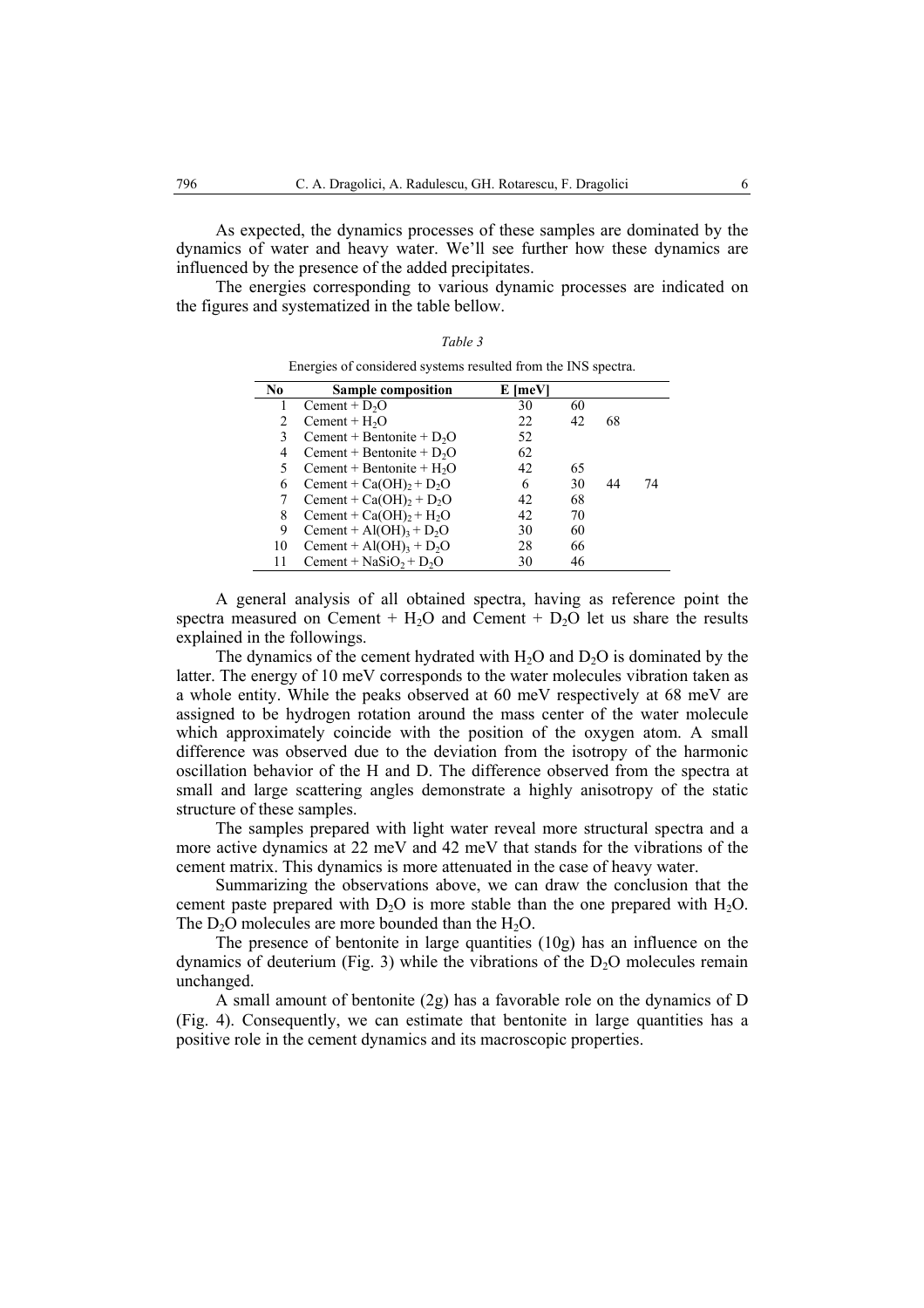

The presence of bentonite has an insignificant influence on the dynamics of cement prepared with  $H_2O$  (sample no. 5 in Table 2 and 3).

A very interesting picture of the dynamic structure is given by the presence of the Ca(OH)<sub>2</sub> precipitate (sample no. 6) illustrated in Fig. 5. The dynamics of  $D_2O$ molecule remain unchanged while the presence of H in  $Ca(OH)_2$  shows that the dynamic spectrum is very reach in details and the peaks are very well located. This dynamics is influenced by the quantity of  $Ca(OH)_2$ .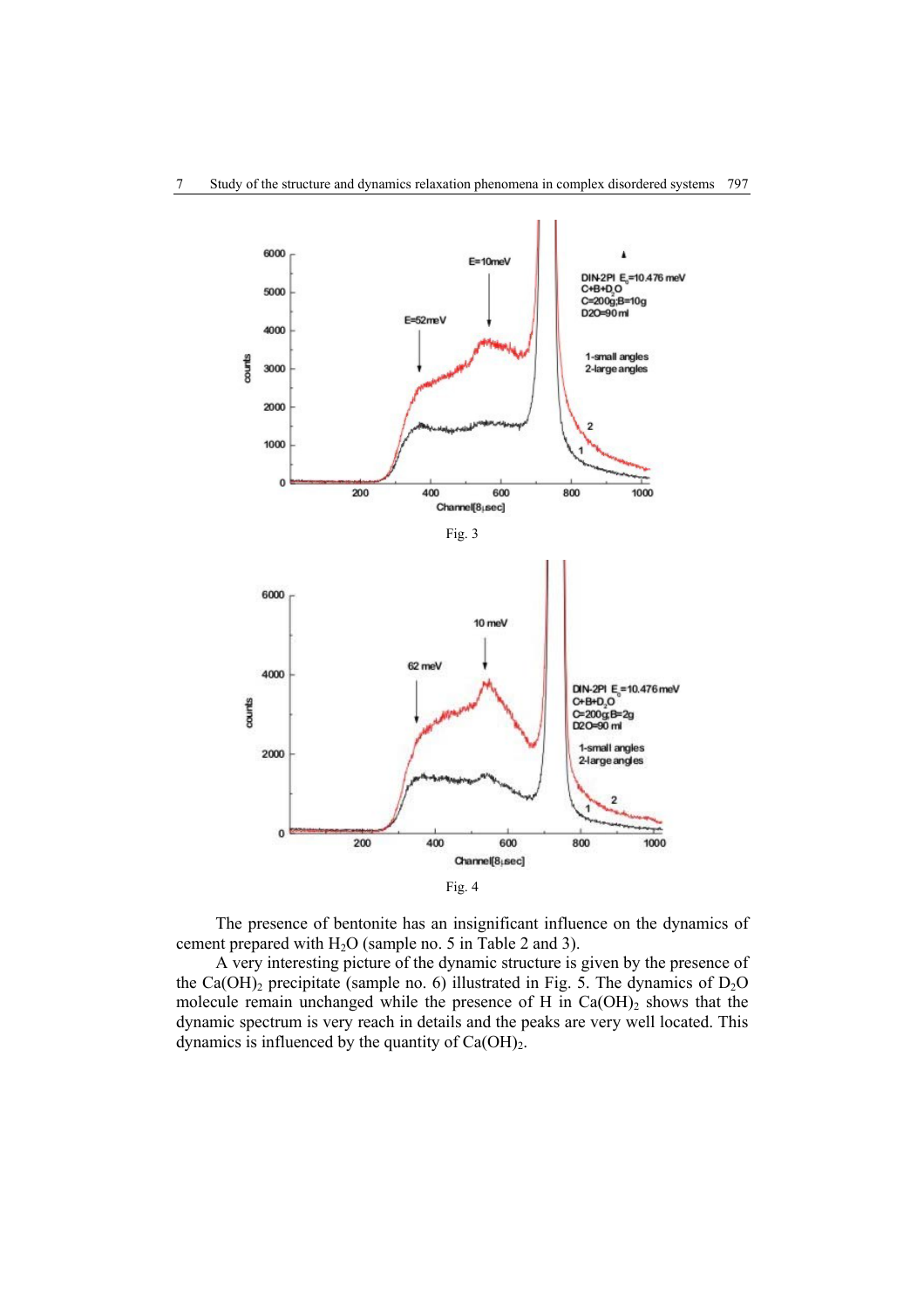

A smaller quantity (10g) of  $Ca(OH)_2$  (sample no. 7 in Fig. 6) produce an attenuation of the vibration dynamics of the sample. Therefore we can appreciate that smaller quantities of  $Ca(OH)_2$  precipitate, if optimized, has a better consequence on the quality of cement paste.



From the comparison of the spectra for samples no. 7 and 8, where a specific quantity of  $Ca(OH)$ <sub>2</sub> is present into the samples prepared with D<sub>2</sub>O and H<sub>2</sub>O, we can conclude that the dynamics of the sample containing  $H_2O$  is more active and rich in details. The spectrum of the sample prepared with  $D_2O$  is more flat and the static structure is in a more stable equilibrium.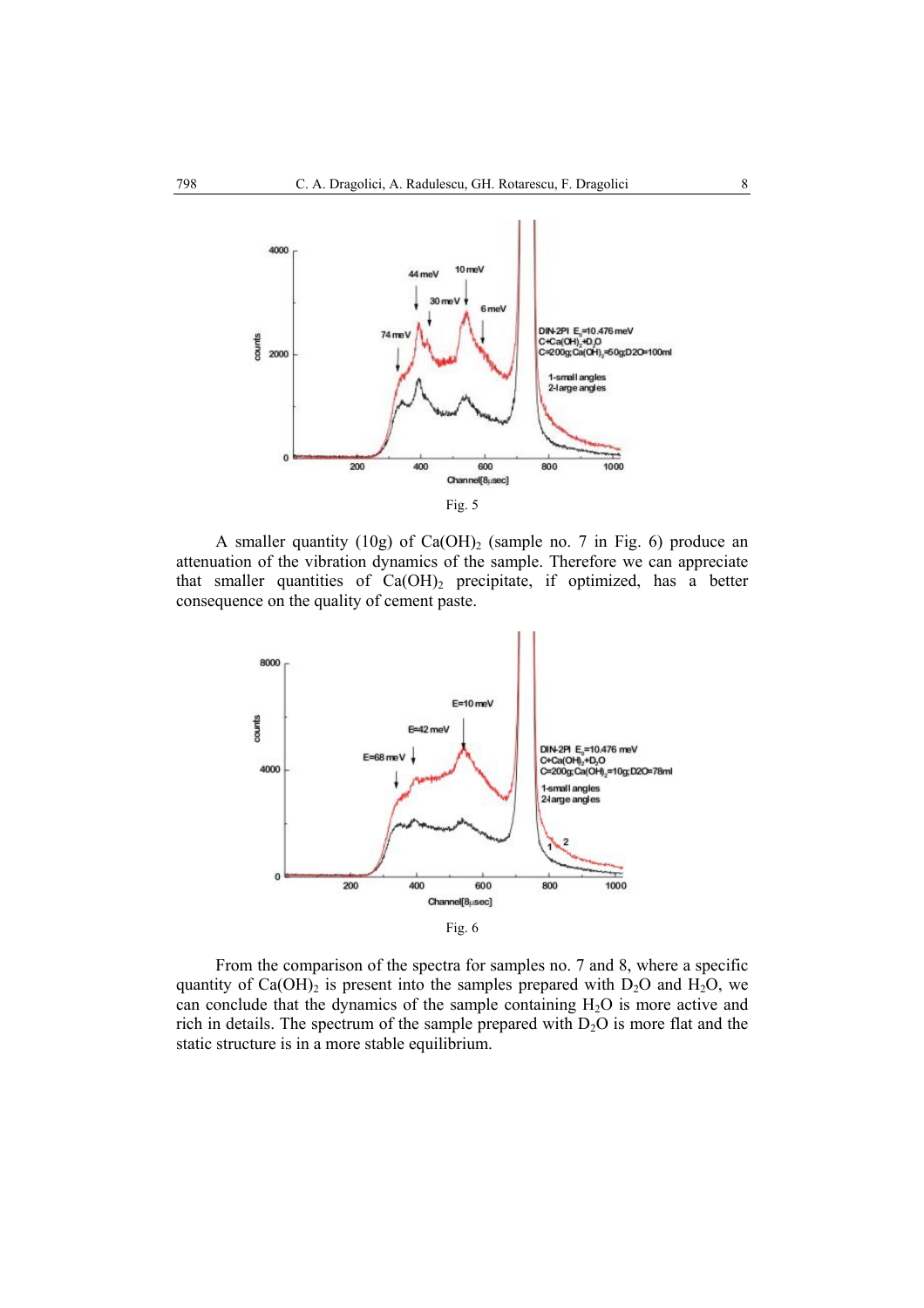The dynamics derived from the spectra of the samples no. 9 and no. 10 show that the Al(OH)<sub>3</sub> precipitate compared to the Ca(OH)<sub>2</sub> has a much less influence on the dynamical properties of the Cement  $+$  D<sub>2</sub>O and do not depend in a obviously way like in the case of bentonite or  $Ca(OH)_2$ .

The previous sample behavior lead us to the conclusion that the water dynamics, indicated by the position of the peaks at 10 meV and respectively at 60 meV, practically is not in a significant way influenced by the bentonite,  $Ca(OH)_2$  and  $Al(OH)_3$ .

The experimental results for the sample no. 11 reveal that  $NaSiO<sub>2</sub>$  has a rather high role on the D rotation. The decreasing energy from around 60 meV to about 30–46 meV demonstrates that the rotation of the proton is hindered.

#### **5. CONCLUSIONS**

The role played by various investigated added precipitates, even in small quantities, is unexpected of high importance for the dynamics and microscopic properties on the cement matrix containing bounded  $H_2O$  or  $D_2O$  water. Bound H from the additives seems to have a direct influence on the INS spectra and on the overall dynamics of the sample only in the case of  $Ca(OH)_2$  where the dynamics is influenced by the quantity, while  $Al(OH)$ <sub>3</sub> has a very weak influence. Also, the quantity of bentonite has a favorable influence on the dynamics of the samples prepared with  $D_2O$  but very less on the samples prepared with  $H_2O$ .

Generally, the cement matrix prepared with  $D_2O$  seems to be more stable than prepared with  $H_2O$ .

In order to clarify many observed features of the dynamic microscopic structure in these samples, first time investigated by inelastic slow neutron scattering, an extensive program of experimental research of these complex disordered systems has to be set up.

## **REFERENCES**

- 1. F. Haussler, F. Eichhorn, H. Baumbach, Physica Scripta, **50**, 210–214 (1994).
- 2. F. Haussler, J. Schreilier, A. Hempel, F. Eichhorn, A. I. Ioffe, Experimental Report BENSC, No MAT-05019 (1996).
- 3. F. Haussler, M. Hempel, F. Eichhorn, A. Hempel, H. Baumbach, Physica Scripta T**57**, 184–189 (1995).
- 4. A. Heinemann, H. Hermann, K. Wetzig, F. Haussler, H. Baumbach, M. Kroning, Journal of Materials Science Letters, **18**, 1413 (1999).
- 5. A. J. Allen, J. Appl. Cryst, **24**, 624 (1991).
- 6. A.J. Allen, Philosophical Magazine, B **56**, 263 (1987).
- 7. M. Kriechbaum, Advances in Cement Research, **6**, 93 (1994).
- 8. A. Heinemann, H. Hermann, F. Häußler, *SANS analysis of fractal microstructures in hydrating cement paste*, Physica B, **276–278**, 892–893 (2000).